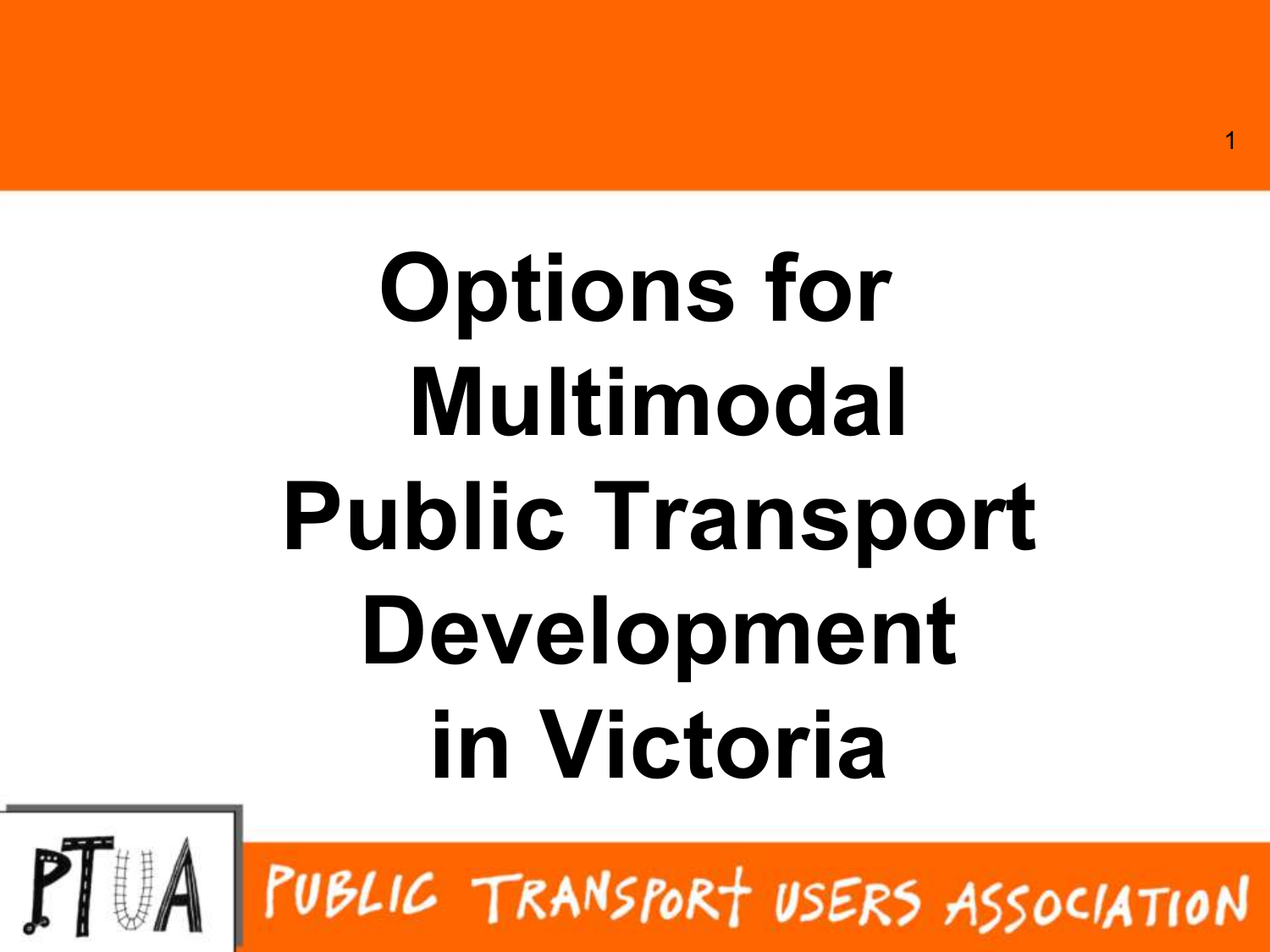#### Public transport: for mobility and productivity

- Footscray station: currently 33 trains to city in busiest hour
- 17,000 passengers (cons. estimate)
- West Gate Bridge citybound capacity: 7,500 cars per hour



2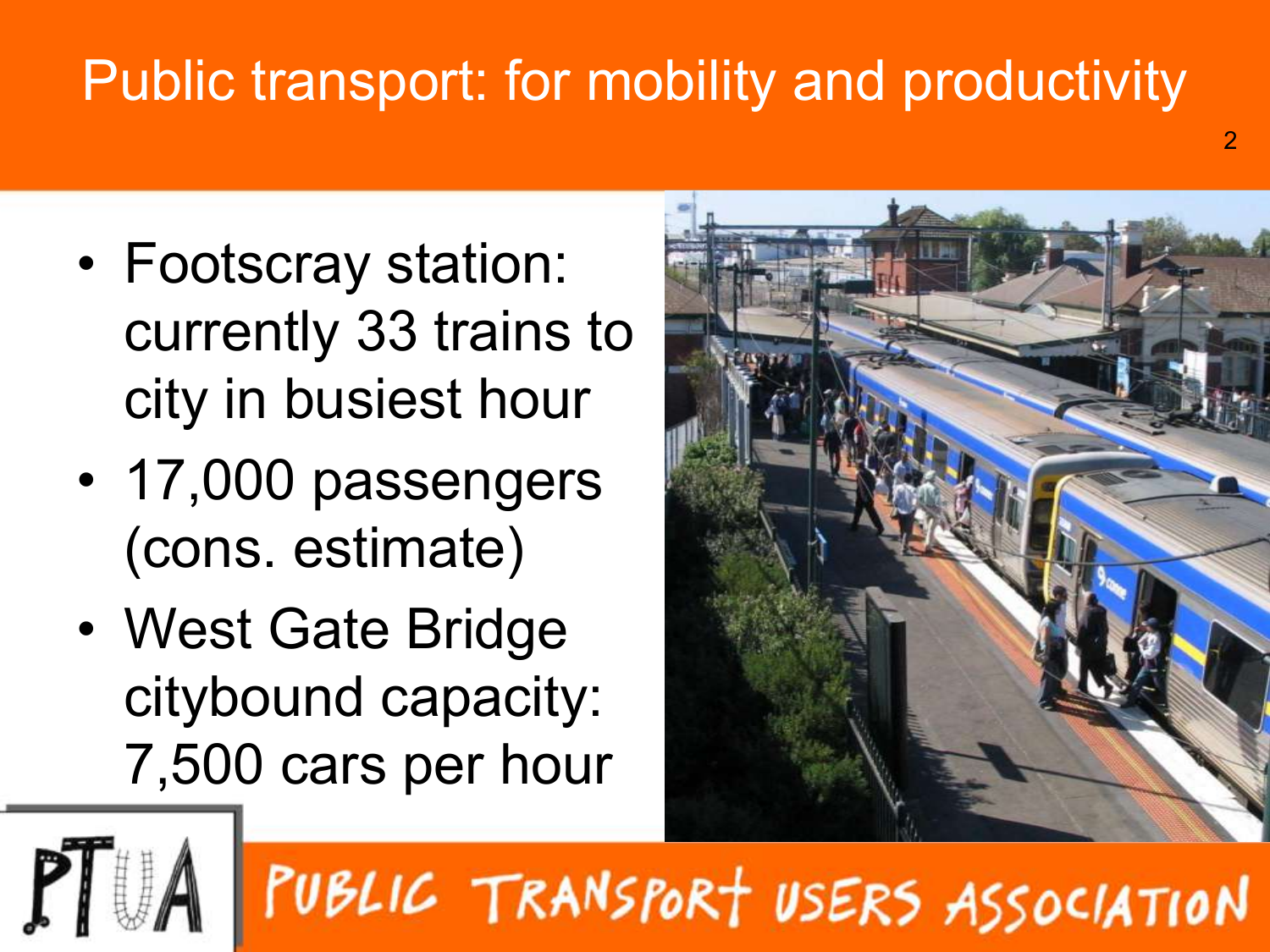#### Public transport: Not just for the CBD

- The CBD is won: but needs work to maintain capability
- Where public transport is failing is in the suburbs yet no capacity shortage





![](_page_2_Picture_5.jpeg)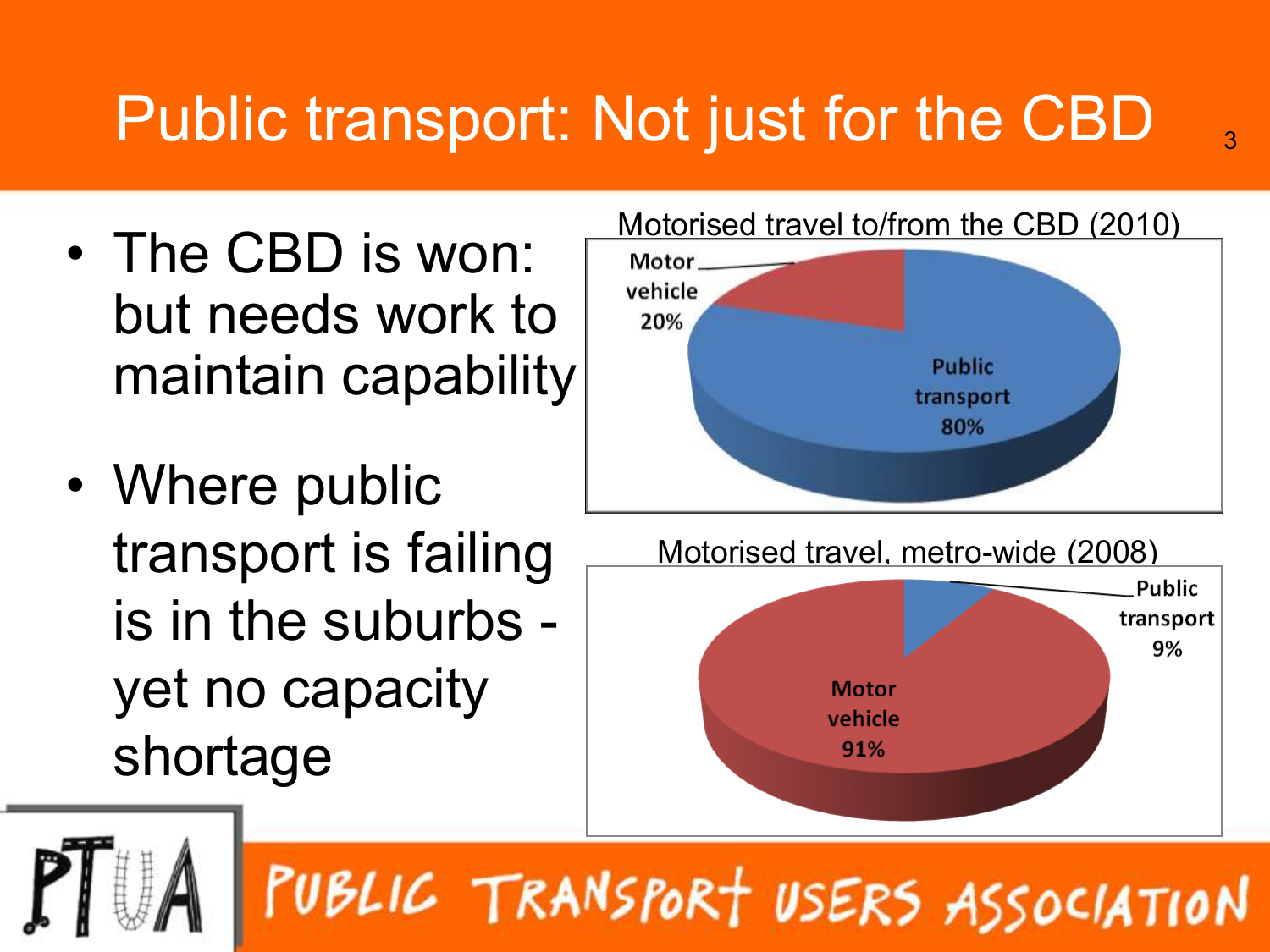# Accessibility: suburbs need work

![](_page_3_Figure_1.jpeg)

Figure 4. Percentage of jobs accessible within 40 minutes travel (by car and by public transport)

![](_page_3_Picture_3.jpeg)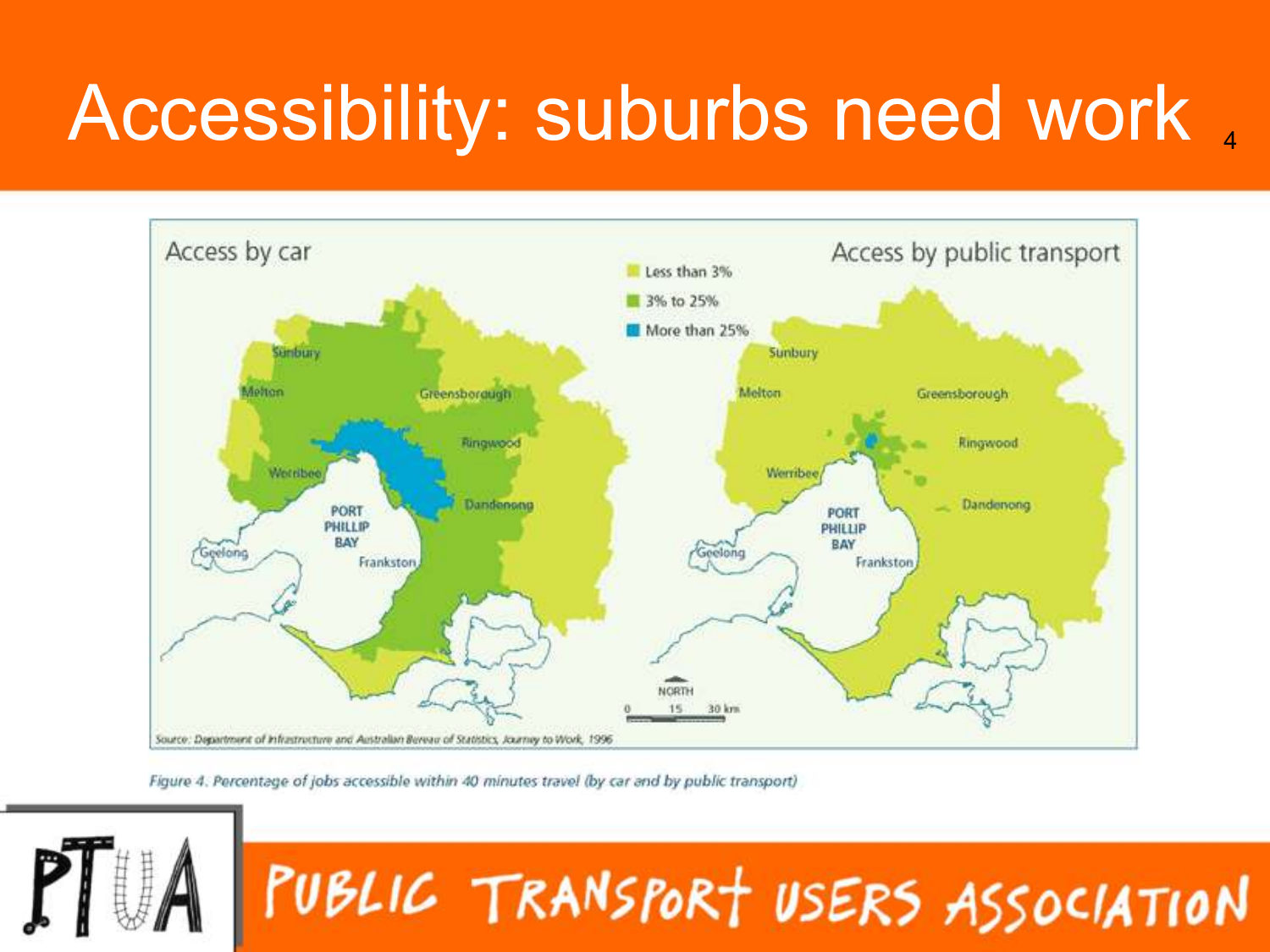### Transport patterns: local, radial

![](_page_4_Figure_1.jpeg)

- 86% of all journeys to work here are either local, or located along the rail corridor
- All 86% within the ambit of radially and locally focussed public transport - yet currently only the 8% going to CBD are fully catered for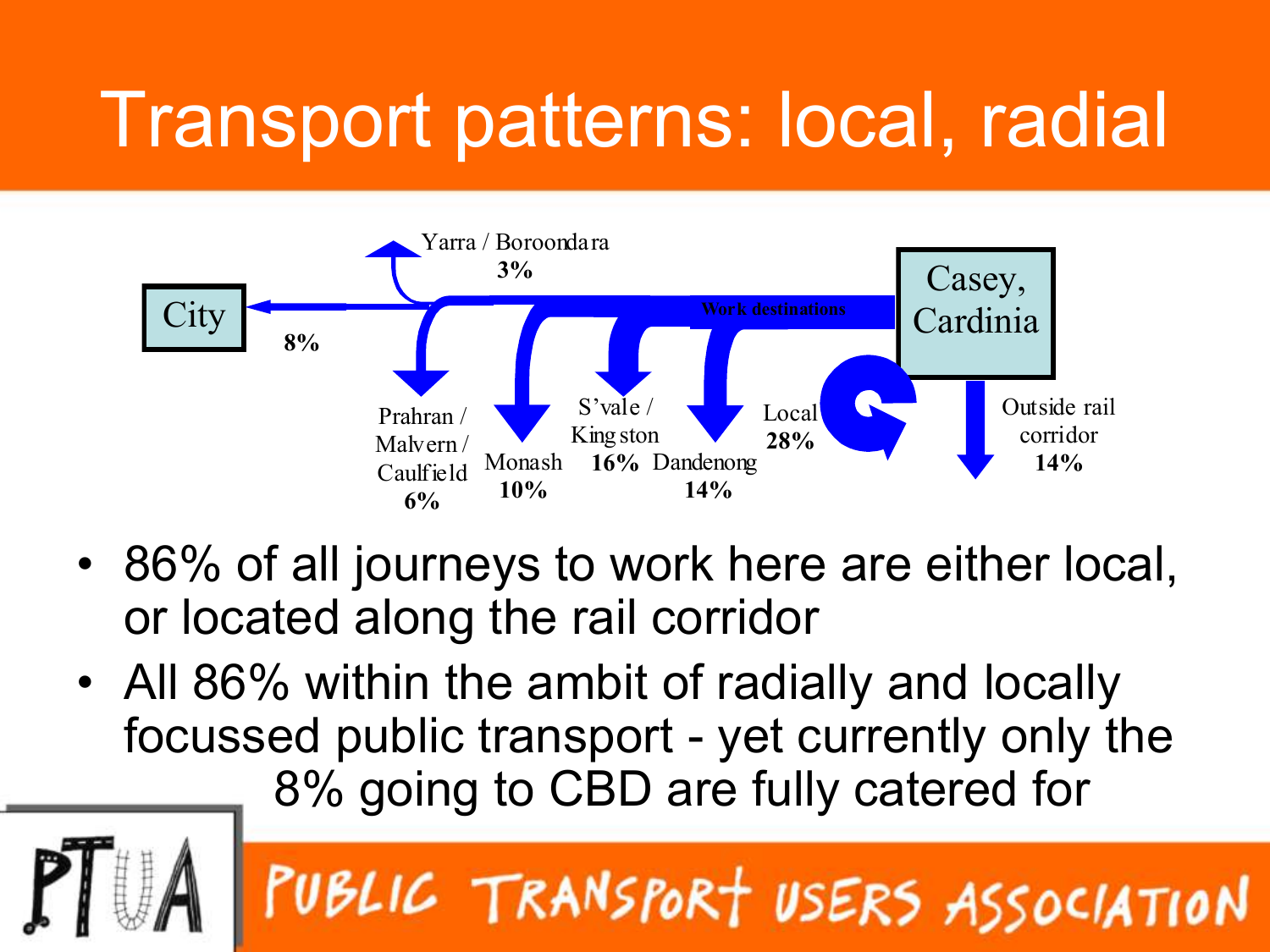#### Perth shows value of rail backbone

- Prior to 2006, buses to Mandurah carried 16,000 passengers each weekday
- The train service was forecast to lift this to 25,000 passengers each weekday
- By second year of operation, the train was carrying 50,000 passengers per weekday: it now carries 75,000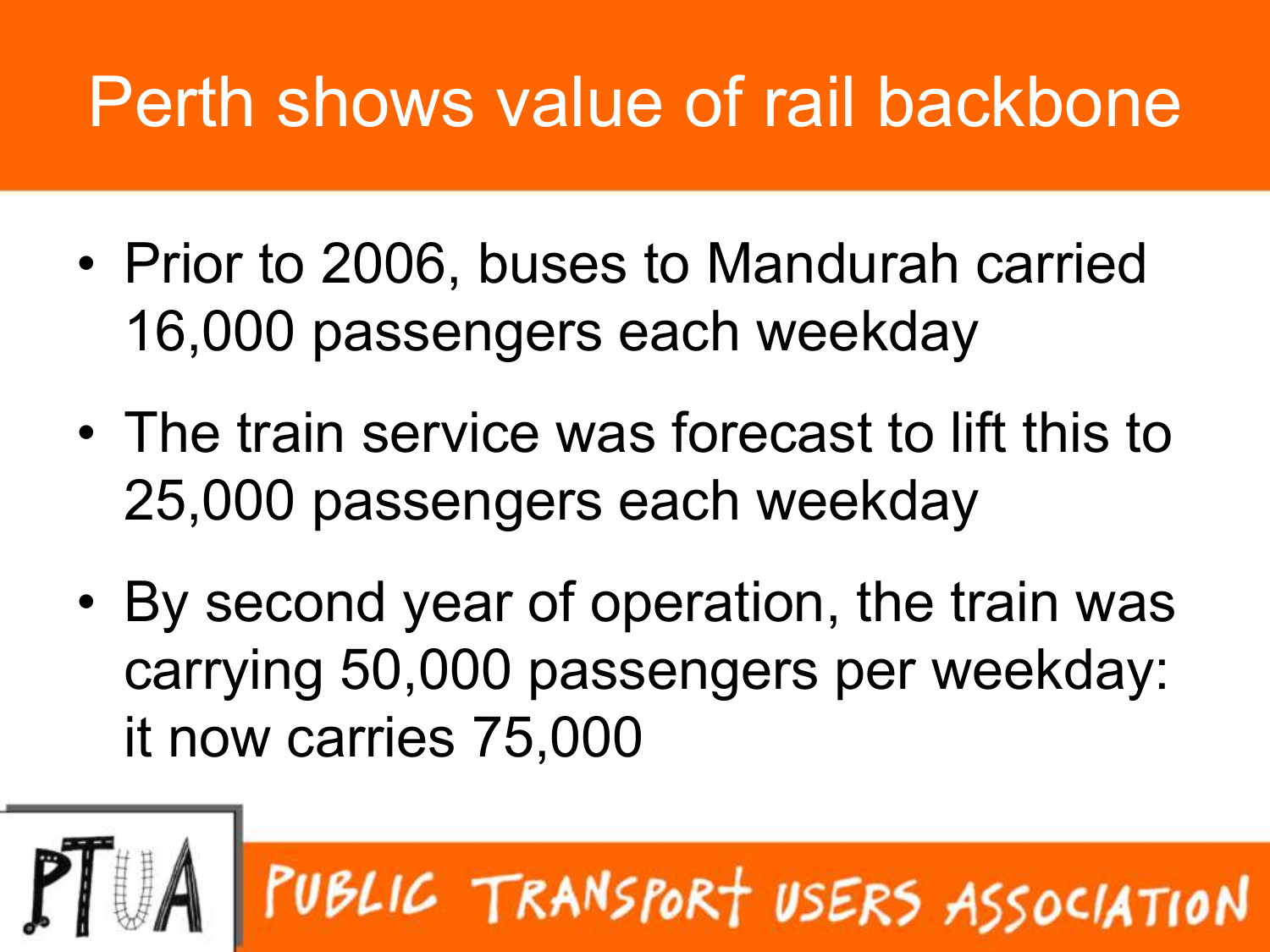# Accommodating rail expansion

- Capacity limiting factors in Melbourne: EWLNA's Analysis of Rail Capacity (2007)
	- Limited sectorisation
	- Layovers at Flinders Street
	- Dwell times at central city stations
- Trains-per-hour capacity primarily limited by constraints of signalling system

– Opportunity to learn from others' experience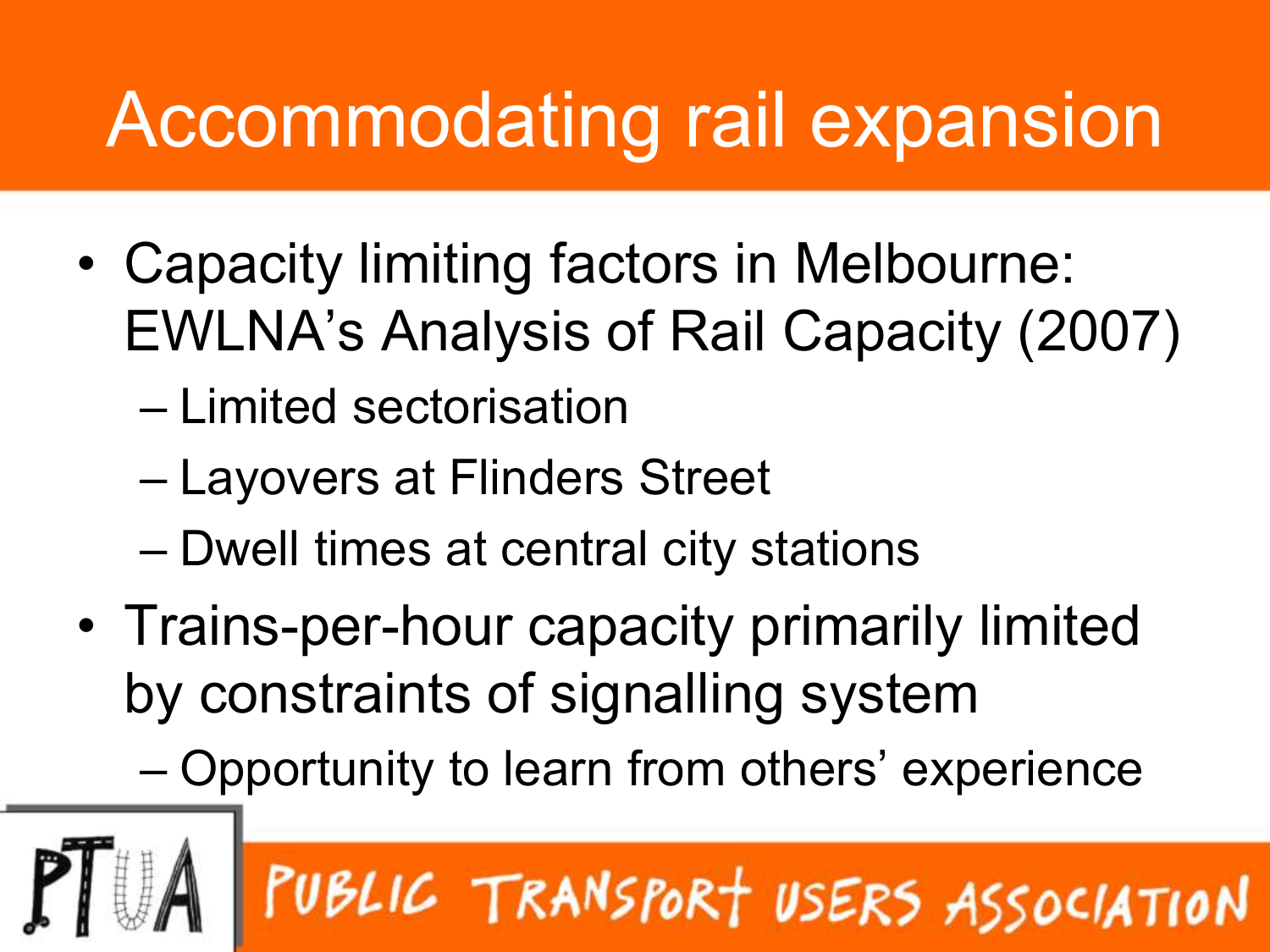# High capacity signalling

• Many systems available, but most share common technical attributes

– 'moving block' not 'fixed block'

– In-cab, rather than track-based, signalling

- Paris RER and London Underground use two different implementations, obtain similar results
	- 33 trains per hour on London's Victoria Line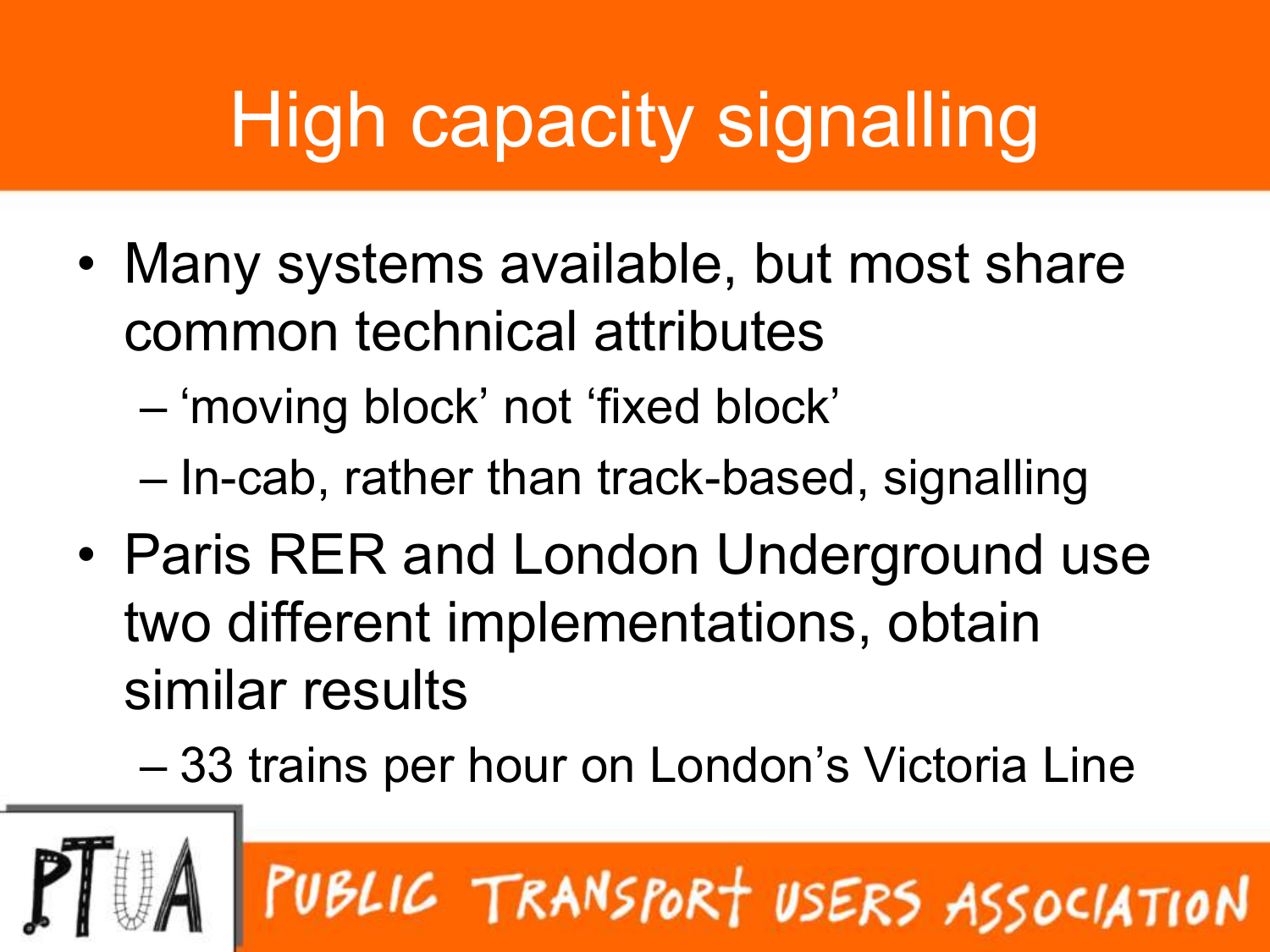#### Paris RER: a case study

- Like Melb Metro lines, a radial heavy rail network, branching lines
- Most heavily used is the 'A' line (in red)

![](_page_8_Figure_3.jpeg)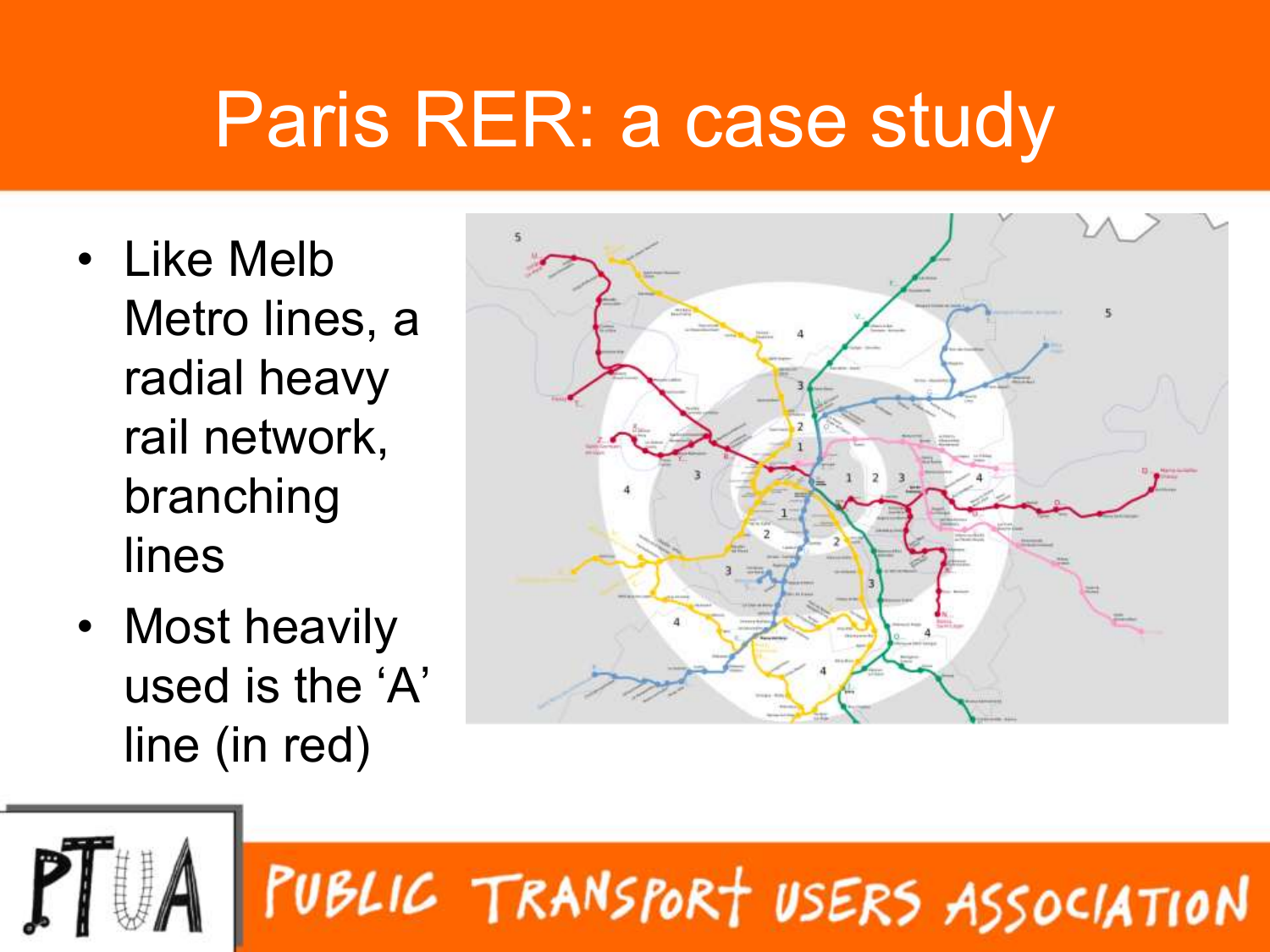# RER 'A' line timetable

| Nanterre-Prefecture<br>Houilles Carrieres-sur-Seine | 8 1 1 | 815<br>8,20 |      | 817 | 8.20 | 821 | 825<br>8.30 |     |
|-----------------------------------------------------|-------|-------------|------|-----|------|-----|-------------|-----|
| La Defense (Grande Arche)                           | 809   | 8 1 1       | 8.13 | 815 | 817  | 819 | 821         | 823 |
| Charles de Gaulle-Etoile                            | 805   | 807         | 809  | 811 | 813  | 815 | 817         | 819 |
| Auber                                               | 801   | 803         | 805  | 807 | 809  | 811 | 813         | 815 |
| <b>Chatelet-Les Halles</b>                          | 758   | 800         | 802  | 804 | 806  | 808 | 810         | 812 |
| Gare de Lyon                                        | 755   | 757         | 759  | 801 | 803  | 805 | 807         | 809 |
| Nation                                              | 751   | 753         | 755  | 757 | 759  | 801 | 803         | 805 |
| Vincennes                                           | 748   | 750         | 752  | 754 | 756  | 758 | 800         | 802 |
| ▼ Val de Fontenay                                   |       | 746         | 748  |     | 752  |     | 756         | 758 |
| Neuilly-Plaisance                                   |       | 743         |      |     | 749  |     | 753         |     |

- Note trains *scheduled* every 2 minutes in the central area
- Again, this line branches: observe junctions at Vincennes and Nanterre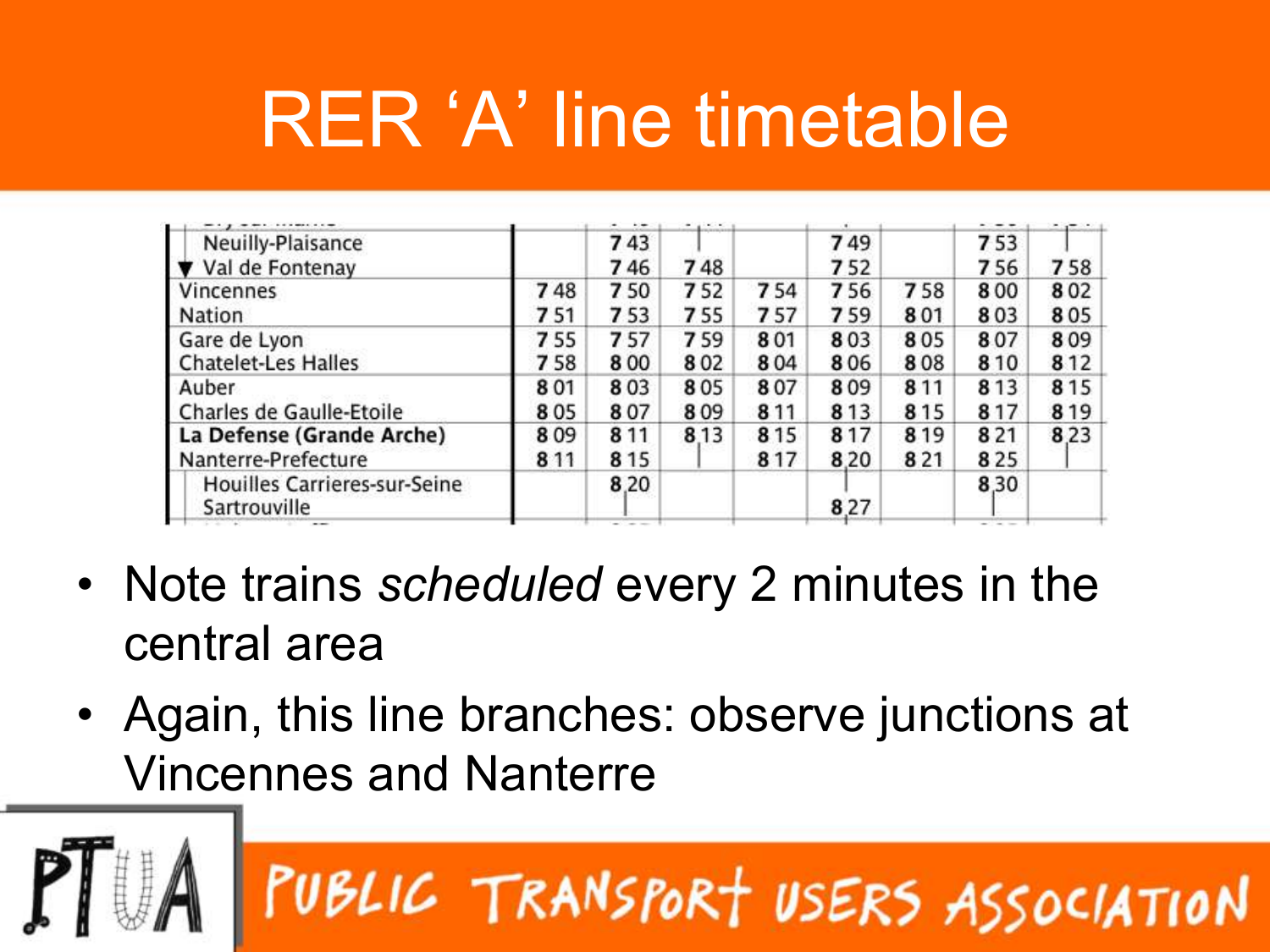# Comparing costs and benefits

- London Underground upgrade (Bombardier)
	- 310 track km, 113 stations, 246 trains
	- Brownfield project (operating lines)
	- Budget cost £354 million (\$570 million)
- Melbourne suburban network
	- 830 track km, 200 stations, ~300 trains (incl V/Line)
	- High level industry estimate \$3b for entire network, though London figures suggest \$1.5b–\$2b realistic
	- Achievable capacity ~30–33tph in peak, compared

with 16–24tph limit on line groups currently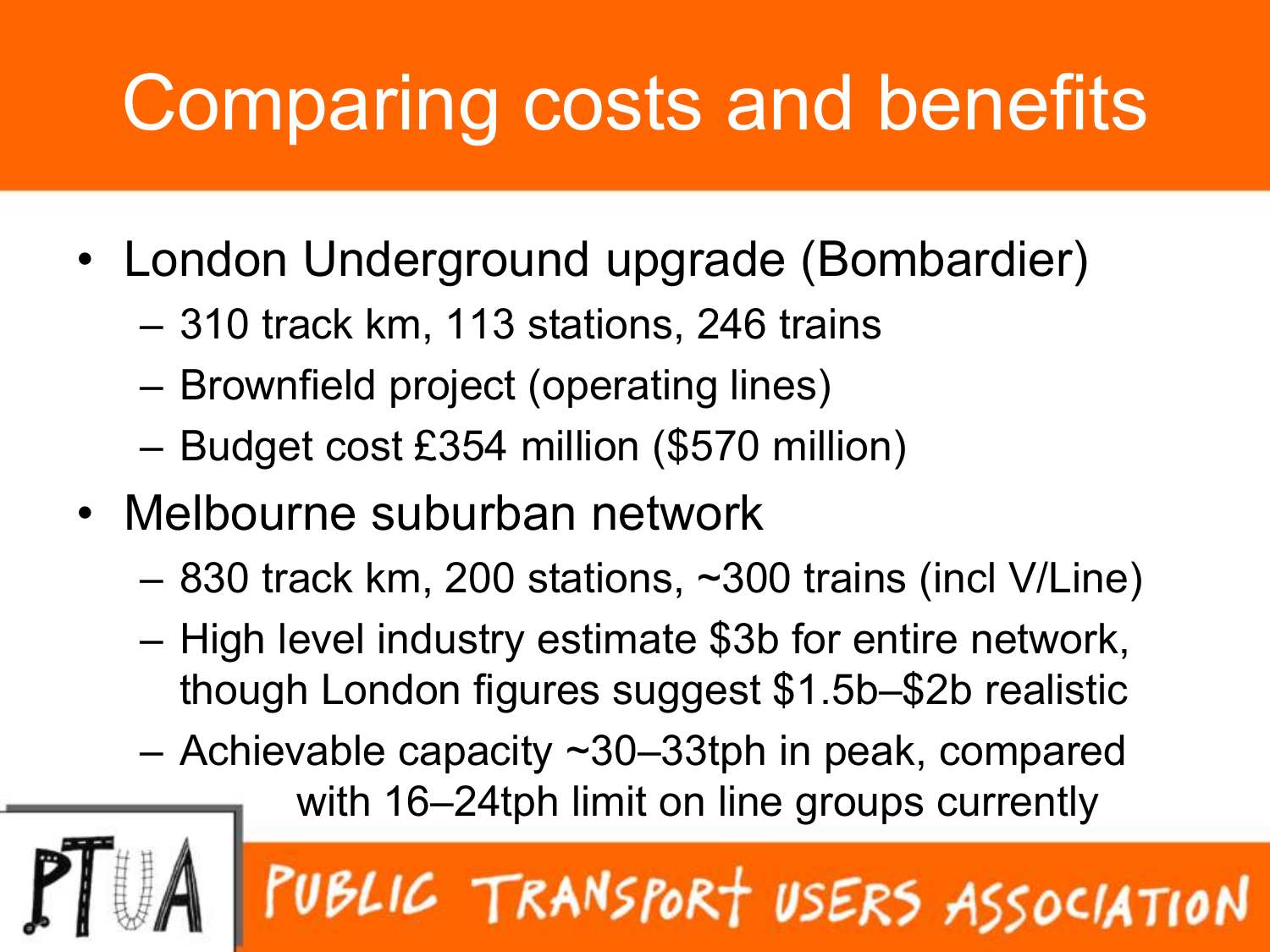# 'Local + Feeder' bus network

- Role of buses: serve local travel needs, and connect homes with railway stations
	- 'Network effects' allow doing more with less
	- Network coverage: not past all front doors, but within walking distance of all homes
	- Route design based on providing quickest route to nearest activity centre / rail station
	- Fare system must ensure bus travel and nearest rail station within same fare zone(s)